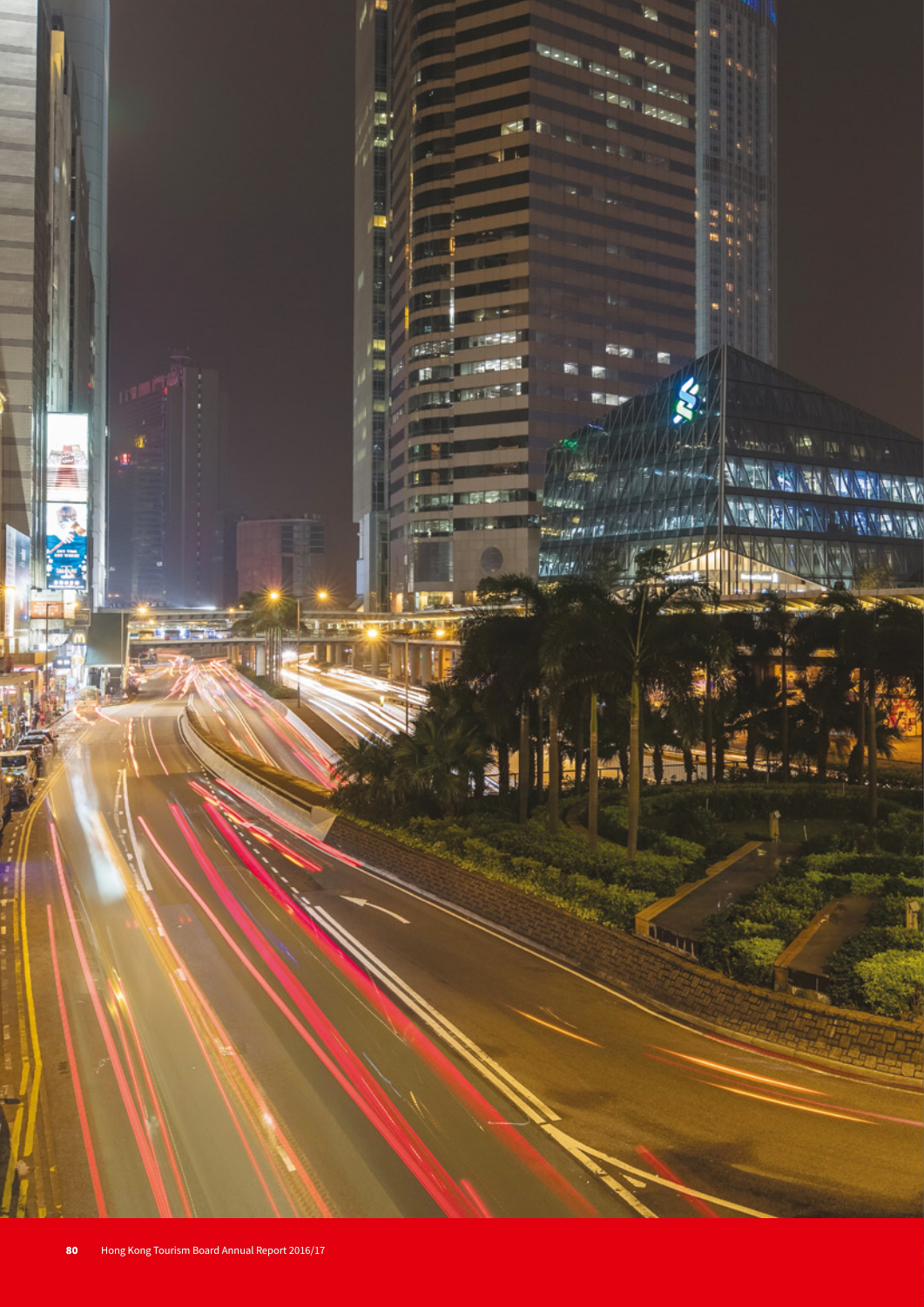# **Corporate Information**

 $\overline{\mathcal{M}}$ 

dat

M

J.

411

 $\frac{1}{\frac{1}{2} \left( \frac{1}{2} \right)^2}$ 

亞

'nď

WWW

h

 $\equiv$ 

 $\overline{\phantom{0}}$ 

E

Ľ

 $\overline{\phantom{a}}$ 

month

luli.

**THIRTIN** 

HSBC (工) 湘 豐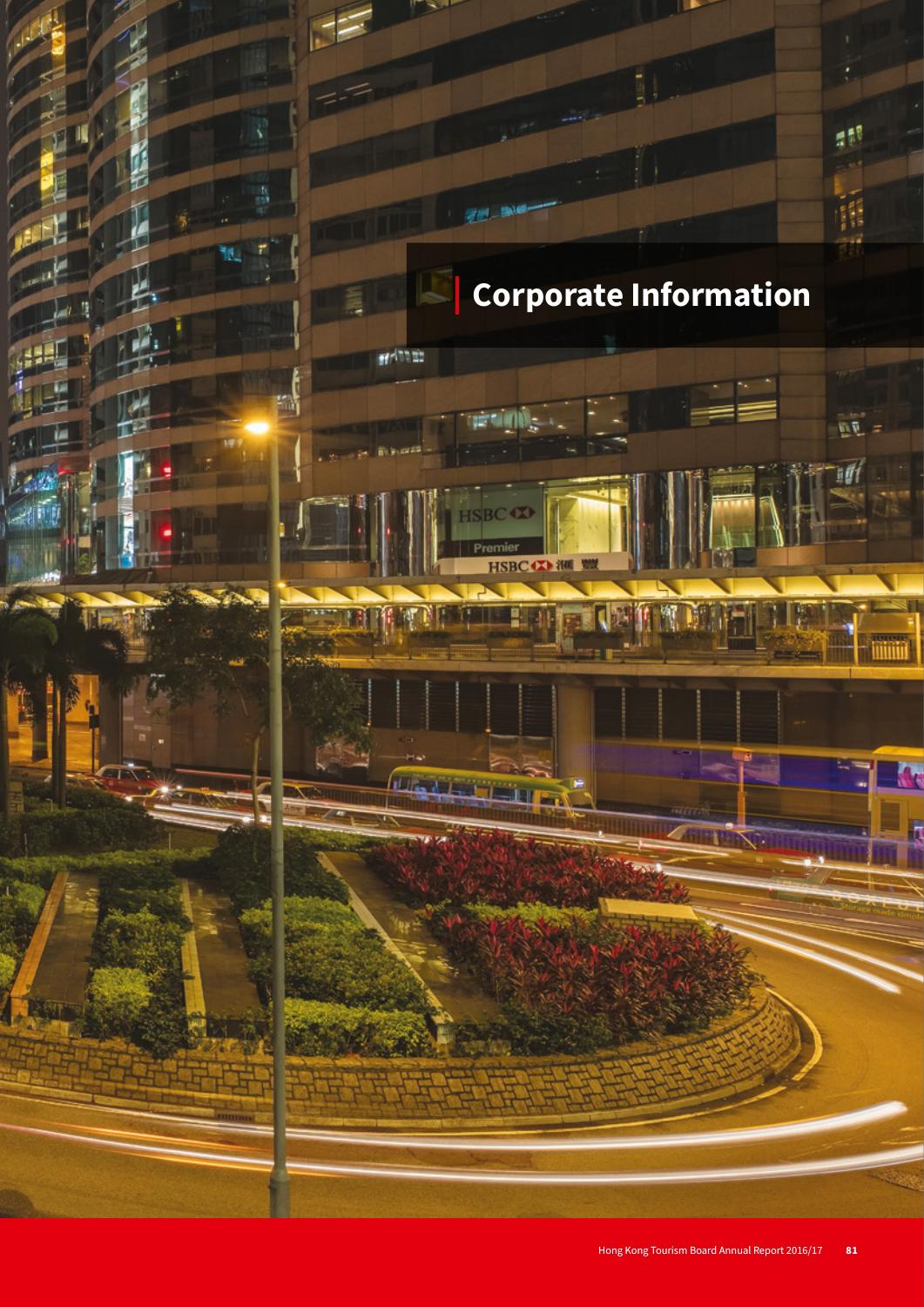# **Corporate Governance**

As a Government-subvented body, the HKTB is determined to implement high standards of corporate governance practices and enhance the transparency of its operational and financial matters. During the year, the HKTB strictly observed applicable regulations and procedures, and maintained a high level of integrity in its operations.

# **Structure and Management**

#### **The Board**

The Board of the HKTB comprises 20 Members, representing a broad cross-section of the tourism and other industries. Members of the Board are appointed by the Chief Executive of the Hong Kong Special Administrative Region. They are broadly based and include, amongst others, passenger carriers, hotel operators, licensed travel agents, tour operators, retailers and restaurant operators.

The Board is the governing body of the HKTB, and is given the authority to exercise the general powers conferred under the Hong Kong Tourism Board Ordinance. The Board is also empowered to appoint committees to oversee various aspects of the HKTB's operations and provide advice to the Board on corporate governance matters arising from the Committee's work. The various committees are described in the following paragraphs.

### **Marketing and Business Development Committee (MBDC)**

This committee provides strategic input and advice to the Board on its marketing direction and business development, reviews the draft annual business plan, and provides advice on new marketing directions and opportunities, global developments affecting tourism in Hong Kong, and strategies for enhancing the Board's external communications and industry relations. The committee meets four times a year, and extraordinary meetings can be convened if necessary. It comprises a chairman and seven Members from the Board, with the Director, Strategic Planning & Insights acting as Committee Secretary.

### **Product and Event Committee (PEC)**

This committee provides strategic direction and input on the development of product and event strategy, and evaluates the contribution of any initiatives to the HKTB's overall marketing direction set by the Marketing and Business Development Committee. It reviews and approves the Product and Event Strategy Plan by providing comments and recommendations on new product initiatives and infrastructure development. It also approves the concepts and implementation of Mega Events. The committee meets four times a year, and extraordinary meetings can be convened if necessary. It comprises a chairman and eight Members from the Board, with the General Manager, Event & Product Development acting as Committee Secretary.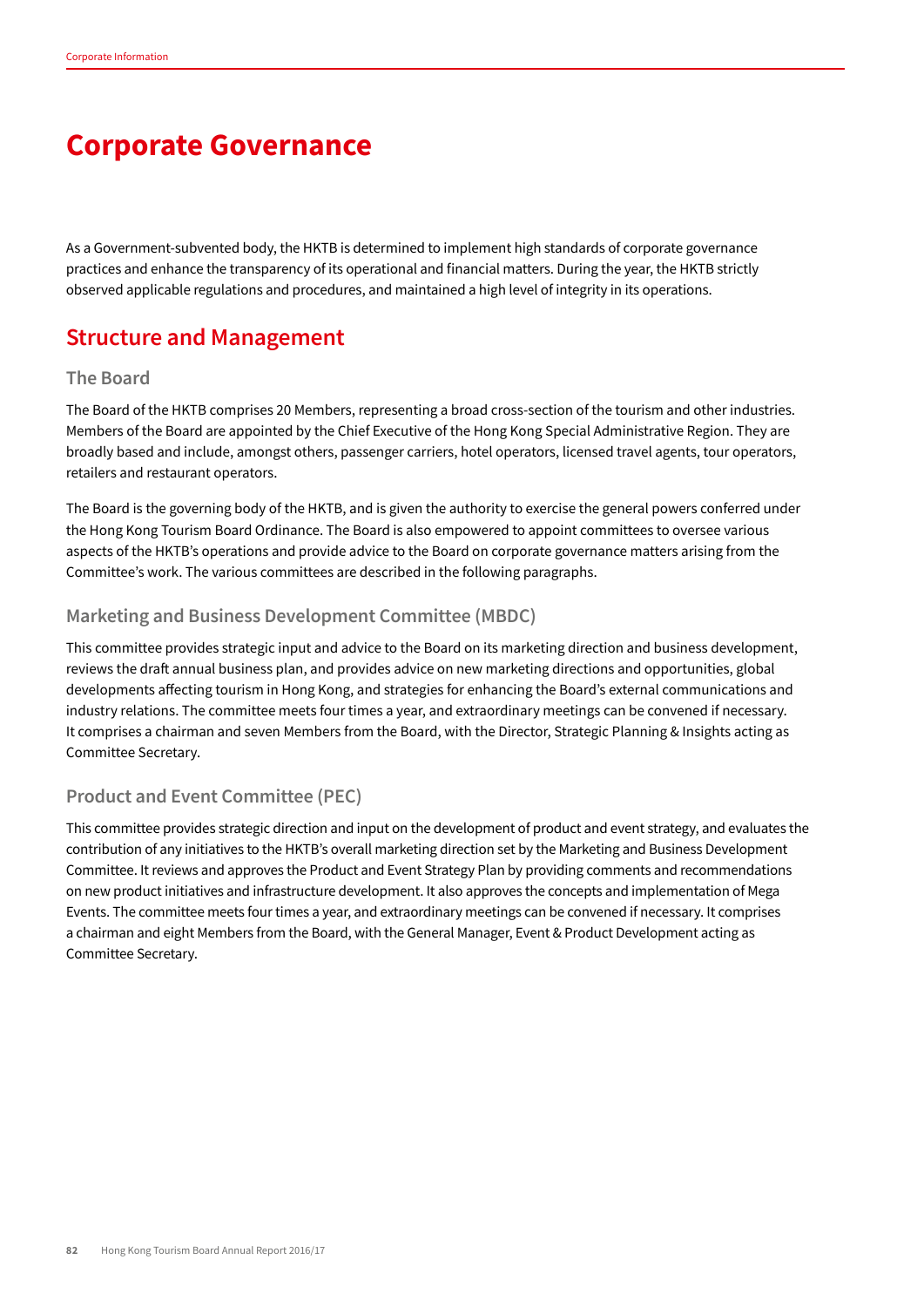### **Staff and Finance Committee (SFC)**

The committee reviews and endorses financial matters, including financial policies, management control, audited annual accounts, and matters involving long-term financial commitment by the HKTB such as office lease. It also reviews and endorses manpower planning, human resources policies, terms and conditions of employment, the creation and deletion of senior managerial positions, and the promotion of senior executives. The committee meets four times a year, and extraordinary meetings can be convened if necessary. It comprises a chairman and five Members from the Board with the General Manager, Human Resources & Administration acting as Committee Secretary.

#### **Audit Committee (AC)**

This committee provides advice to the Board on the adequacy of internal controls and the effectiveness and efficiency of the HKTB's operations, and is authorised to investigate any activities within its terms of reference. It reviews and endorses the annual audit plan to ensure adequate audit coverage of critical operations, reviews findings, recommendations and the implementation of actions arising from internal audit and other relevant authorities. It also reviews the annual audited financial statements before submission to the Board. The committee meets three times a year, and extraordinary meetings can be convened if necessary. It comprises a chairman and six Members from the Board, with the Director, Internal Audit acting as Committee Secretary.

### **Quality Tourism Services Committee (QTSC)**

This committee acts as the governing body of the Quality Tourism Services Scheme (QTS Scheme) and provides strategic input and advice to the Board on the development of the QTS Scheme. It also approves the assessment criteria, scheme rules, complaint handling policy and pricing policy of the QTS Scheme. The committee meets twice a year, and extraordinary meetings can be convened if necessary. It comprises a chairman, six Members from the Board and four industry members, with the General Manager, Business Development acting as Committee Secretary.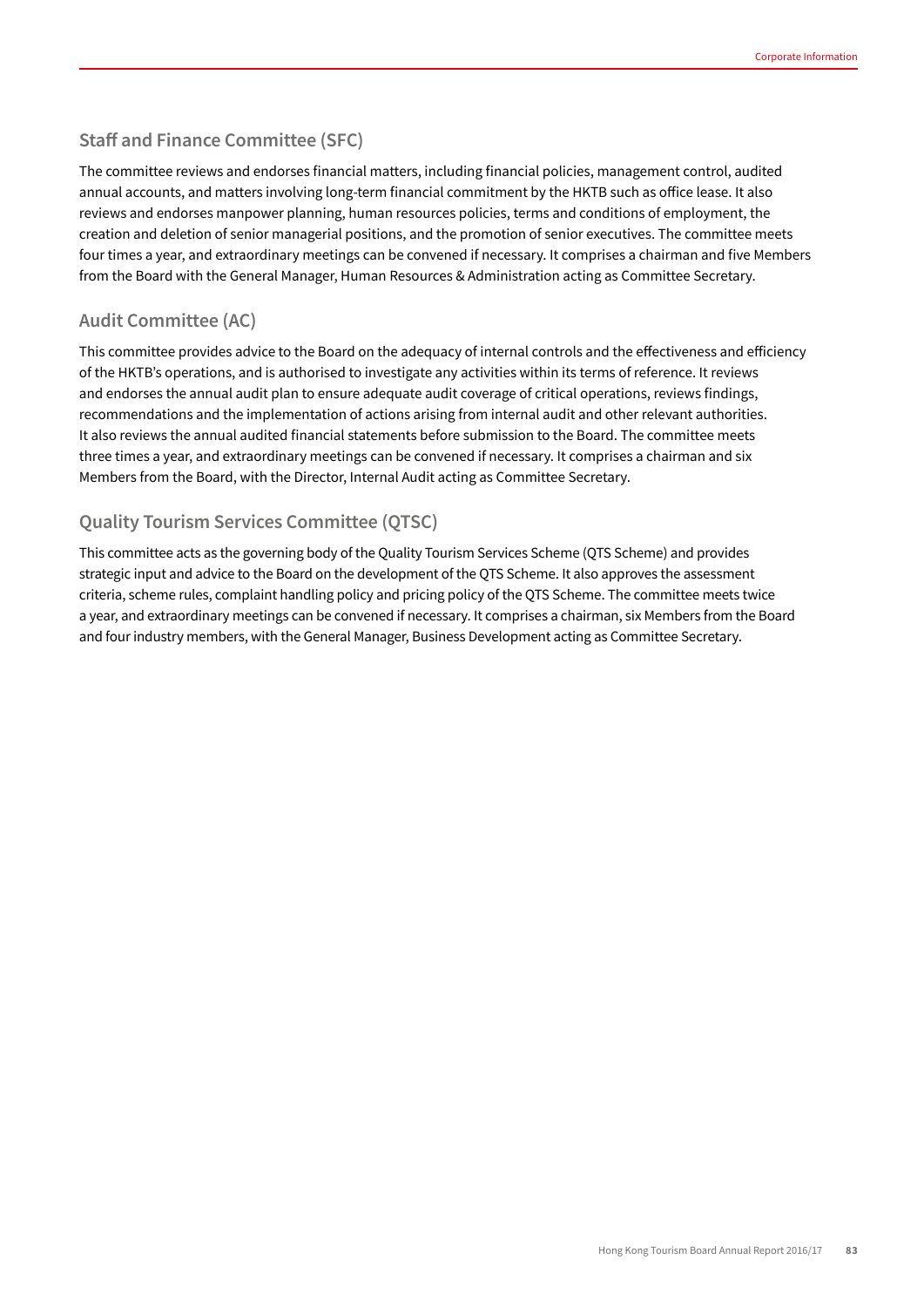# **Board Members' Meeting Attendance**

**For the year ended 31 March 2017**

| <b>Board Members</b>                | <b>Board</b><br><b>Meeting</b> | <b>Marketing</b><br>& Business<br><b>Development</b><br><b>Committee</b> | <b>Product</b><br>& Event<br><b>Committee</b> | <b>Staff</b><br>& Finance<br><b>Committee</b> | <b>Audit</b><br><b>Committee</b> | Quality<br><b>Tourism</b><br><b>Services</b><br><b>Committee</b> |
|-------------------------------------|--------------------------------|--------------------------------------------------------------------------|-----------------------------------------------|-----------------------------------------------|----------------------------------|------------------------------------------------------------------|
| Dr Peter Lam<br>(Chairman)          | 6/6                            |                                                                          |                                               |                                               |                                  | $2/2^*$                                                          |
| Miss Cathy Chu<br>(Deputy Chairman) | 6/6                            | 6/6                                                                      | 5/5                                           | 3/3                                           | 4/4                              | 2/2                                                              |
| Mr Benjamin Chau (i)                | 2/3                            | 3/3                                                                      |                                               | 2/2                                           |                                  |                                                                  |
| Mr Michael Wu (ii)                  | 3/3                            | 3/3                                                                      |                                               |                                               |                                  | 2/2                                                              |
| Ms Linda Yuen (ii)                  | 3/3                            | 2/3                                                                      | 2/3                                           |                                               |                                  |                                                                  |
| Sir Wayne Leung                     | 6/6                            |                                                                          | $5/5$ *                                       |                                               |                                  |                                                                  |
| Mr Perry Mak                        | 6/6                            | 5/6                                                                      |                                               | 3/3                                           |                                  |                                                                  |
| Ms Yip Wing-sie                     | 2/6                            |                                                                          | 2/5                                           |                                               |                                  |                                                                  |
| Mr T. C. Chan                       | 4/6                            |                                                                          |                                               |                                               | $4/4*$                           |                                                                  |
| Ms Nansun Shi                       | 3/6                            |                                                                          | 2/5                                           |                                               |                                  |                                                                  |
| Mr Winston Chow                     | 6/6                            |                                                                          | 5/5                                           |                                               |                                  | 2/2                                                              |
| Mr Barry D. Nassberg                | 3/6                            | $6/6*$                                                                   |                                               |                                               | 1/4                              |                                                                  |
| Mr Paulo Pong                       | 4/6                            |                                                                          | 3/5                                           |                                               |                                  | 1/2                                                              |
| Ms Winnie Tam                       | 3/6                            |                                                                          |                                               | $3/3*$                                        |                                  | 1/2                                                              |
| Mr Victor Chan                      | 6/6                            | 1/1                                                                      |                                               | 2/3                                           |                                  |                                                                  |
| Mr James Tong                       | 6/6                            | 6/6                                                                      |                                               | $N/A$ ~                                       |                                  |                                                                  |
| Ms Belinda Yeung                    | 5/6                            |                                                                          | 4/5                                           |                                               |                                  | 2/2                                                              |
| Mr Thomas J. Wu                     | 5/6                            |                                                                          | 5/5                                           |                                               | 4/4                              |                                                                  |
| Mrs Carrie Yu                       | 5/6                            |                                                                          |                                               | $N/A$ ~                                       | 4/4                              |                                                                  |
| Ms Jeny Yeung                       | 5/6                            | 3/6                                                                      |                                               |                                               | 2/4                              |                                                                  |
| Mr Jason Wong (iii)                 | 2/3                            | 1/1                                                                      |                                               |                                               |                                  | $N/A^{\wedge}$                                                   |
| Mr Jason Shum (iii)                 | 3/3                            |                                                                          | $N/A^{\#}$                                    |                                               | 1/1                              |                                                                  |
| Ms Margaret Fong (iii)              | 2/3                            | 0/1                                                                      |                                               |                                               |                                  |                                                                  |

(i) Appointment and Chairman of Staff & Finance Committee until 31 October 2016.

(ii) Appointment until 31 October 2016.

(iii) Appointment effective from 1 November 2016.

\* Committee Chairman as at 31 March 2017.

- **#** Appointed as a member of Product & Event Committee with effect from 24 November 2016. There was no meeting held from 24 November 2016 to 31 March 2017.
- ~ Appointed as a member of Staff & Finance Committee with effect from 24 November 2016. There was no meeting held from 24 November 2016 to 31 March 2017.
- ^ Appointed as a member of Quality Tourism Services Committee with effect from 24 November 2016. There was no meeting held from 24 November 2016 to 31 March 2017.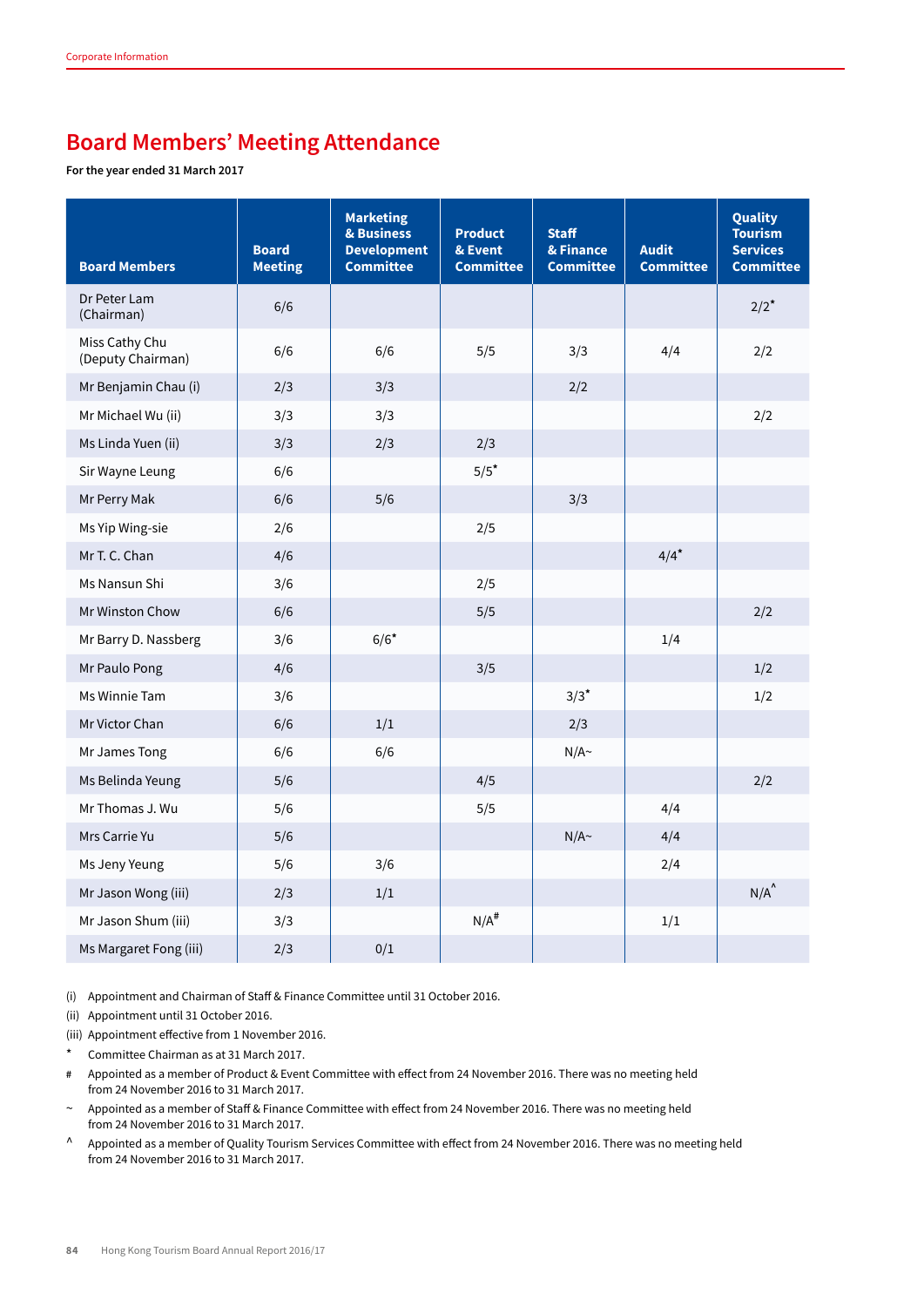# **Internal Control and Compliance**

One of the Board's responsibilities is to ensure that satisfactory systems and procedures of internal control are in place. These procedures are to provide reasonable assurance that management policies are adhered to, assets are safeguarded, operations are efficient and effective, misconduct and errors are prevented or detected, accurate and complete accounting records are compiled, and financial information is prepared in a timely manner. An exception reporting mechanism is in place through which cases of significant violation of internal rules and respective follow up actions are reported to the Board or its relevant committees. The compliance with legislations relevant to the HKTB is regularly reviewed by the internal Legal Counsel.

The Internal Audit Department has an independent role to evaluate the adequacy and effectiveness of the internal control. It formulates an audit plan yearly, covering the financial, operational and compliance control of functional units and worldwide offices. The Department has unrestricted access to information and personnel to perform its duties under the Internal Audit Charter. The Director, Internal Audit reports to the Executive Director and has direct access to the Audit Committee and its chairman, thereby ensuring his/her independence.

Apart from internal audit, the HKTB also engages an external auditor to perform statutory audit. The Audit Committee meets, at least once a year, with the external auditor without the presence of the HKTB Management, and discusses the nature and scope of the statutory audit before the audit commences.

### **Management**

Under the current organisation structure, the HKTB's activities are conducted through the following divisions:

- Business Development Division
- Corporate Affairs Division
- Corporate Services Division
- Event and Product Development Division
- Human Resources & Administration Division
- Internal Audit Department
- Marketing Division
- MICE & Cruise Division
- Strategic Planning & Insights Division
- Worldwide Offices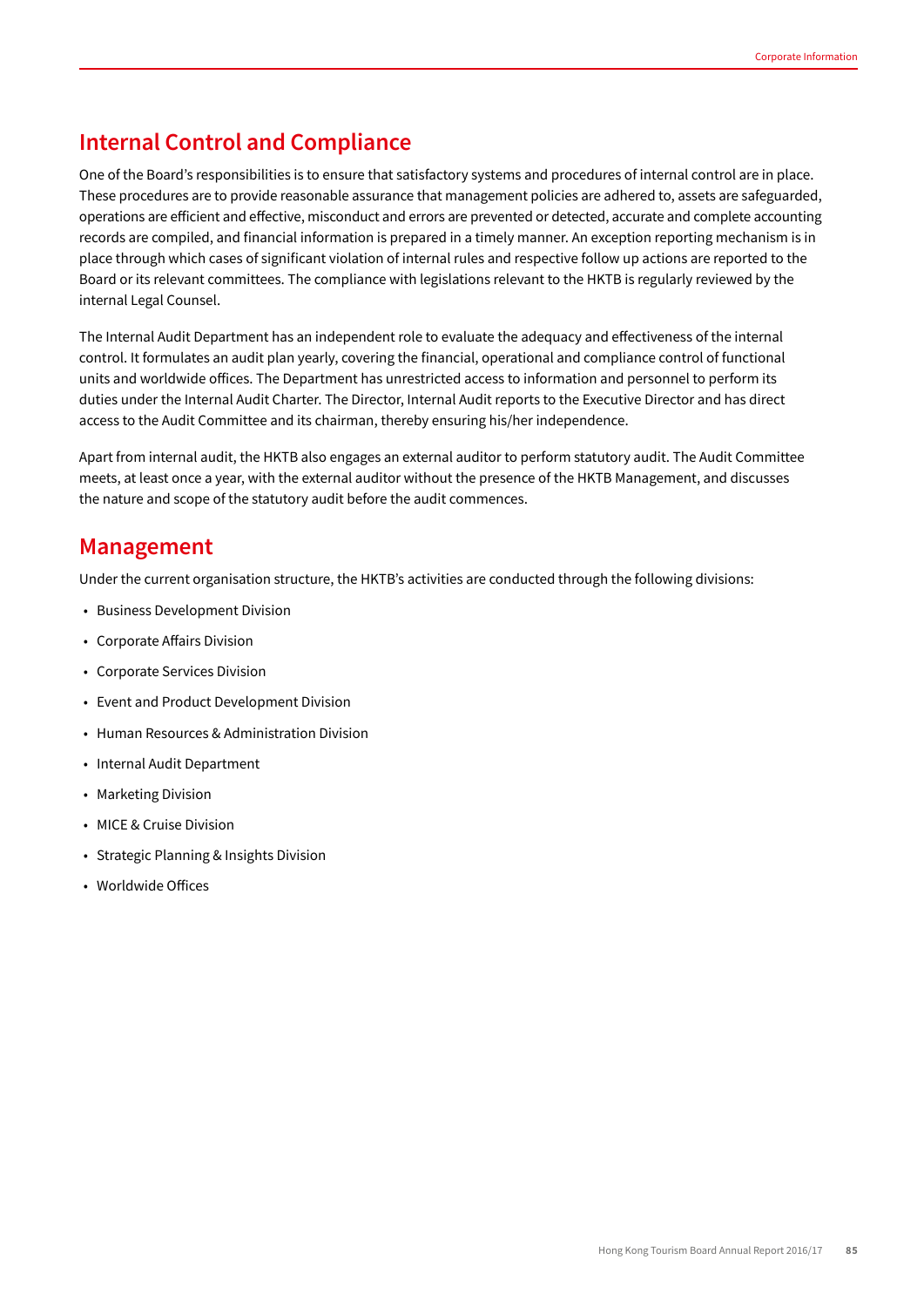# **Other Information**

# **About the HKTB**

The Hong Kong Tourist Association (HKTA), a Government-subvented statutory body established in 1957, was reconstituted as the Hong Kong Tourism Board (HKTB) on 1 April 2001. Unlike the former HKTA, which was an association of members, the HKTB is a statutory body established under the Hong Kong Tourism Board Ordinance (Cap 302) and has no affiliation to any specific sector or organisation within the industry and is able to support the interests of Hong Kong's tourism in its entirety.

# **Primary Responsibilities & Missions**

The primary responsibilities of the HKTB are to market and promote Hong Kong as a destination worldwide, as well as to take initiatives to enhance visitors' experiences upon their arrival. These include making recommendations to the Government and other relevant bodies on the range and quality of visitor facilities.

The HKTB's missions are to maximise the social and economic contribution made by tourism to the community of Hong Kong, and to consolidate Hong Kong's position as a unique, world-class and most desired destination.

# **Objectives**

The six objectives of the HKTB, as defined under the Hong Kong Tourism Board Ordinance, are:

- to endeavour to increase the contribution of tourism to Hong Kong;
- to promote Hong Kong globally as a leading international city in Asia and a world-class tourist destination;
- to promote the improvement of facilities for visitors;
- to support the Government in promoting to the community the importance of tourism;
- to support, as appropriate, the activities of persons providing services for visitors to Hong Kong;
- to make recommendations to and advise the Chief Executive in relation to any measures which may be taken to further any of the foregoing matters.

### **Human Resources**

At 31 March 2017, the total HKTB headcount numbered 377, of whom 131 were stationed outside Hong Kong. The HKTB expects a high level of integrity from its employees, and acquaints its staff with code of conduct guidelines and procedures through training sessions and briefings. The Employees' Handbook also provides full and specific guidance on employee behaviour.